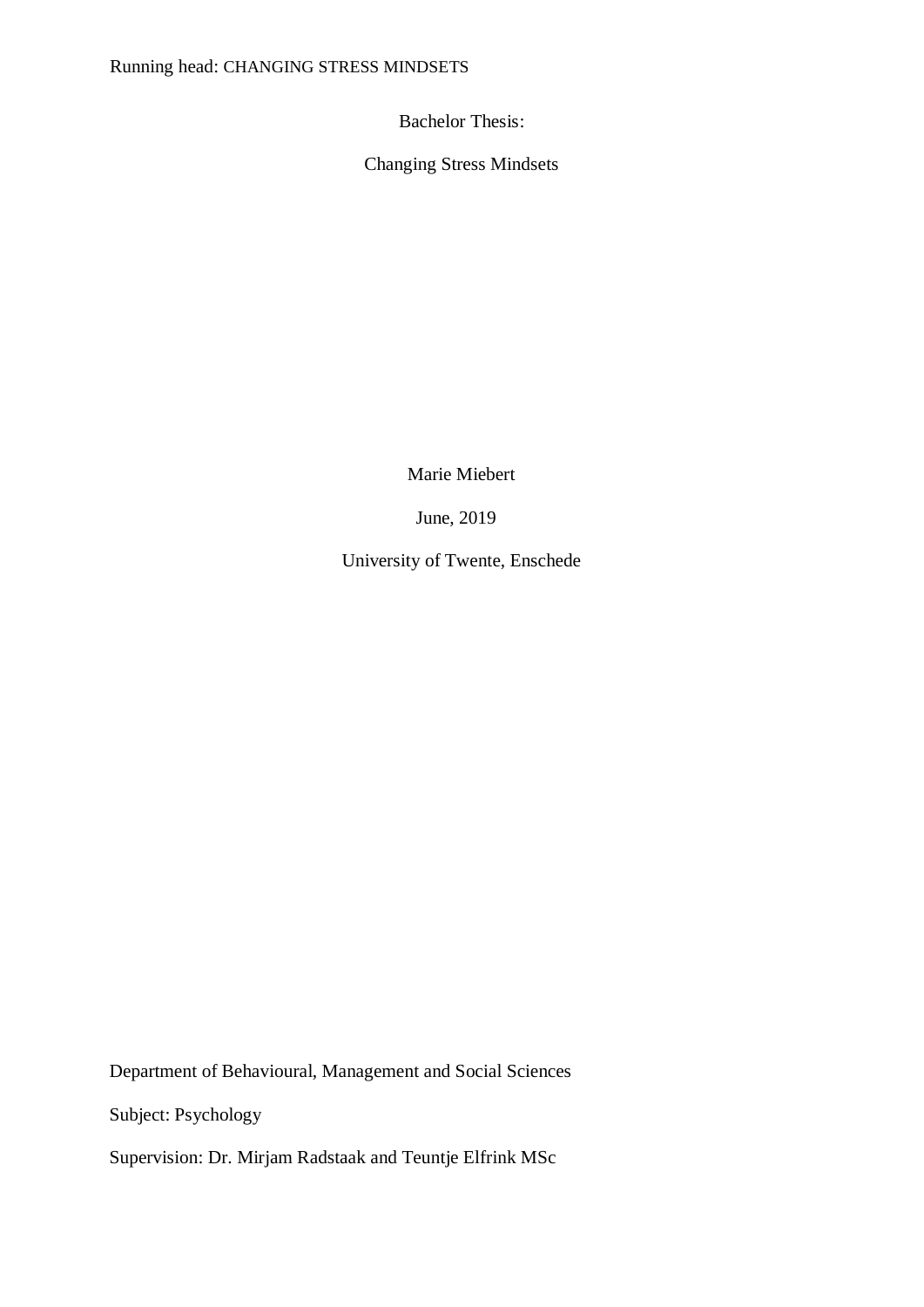### Abstract

Stress mindset describes people's believe about stress, which may be either that stress has positive consequences, called a stress-is-enhancing (SIE) mindset, or that stress has negative consequences, called a stress-is-debilitating (SID) mindset.. The purpose of this study was to examine whether stress mindsets can be changed as well as to investigate the influence of self-esteem on the relationship between stress mindset and well-being. It was hypothesized that stress mindsets can be changed. Further, it was hypothesized that a SIE mindset is related to increased well-being, which is mediated by self-esteem, while a SID mindset is related to lower well-being mediated through self-esteem. Respondents were randomly assigned to one of three condition groups: SIE, SID or control. In the timespan of about one week, participants ( $N = 75$ ) filled in a pre- and a post-test online survey and the SIE and SID condition watched three short video clips with either positive or negative factual information about stress. The control group received filler questions instead of the videos. Apart from questions concerning the demographic data, respondents answered questionnaires regarding their stress mindset, well-being and self-esteem levels. After the video manipulation participants in the SIE condition developed more of a SIE mindset compared to the SID and control condition. This indicates that the intervention was effective in the SIE condition in changing the mindset about stress. In contrast to expectations, the results showed no significant effect of both a SIE and a SID mindset on well-being that was mediated by selfesteem. A significant effect of changes in self-esteem on changes in well-being has been found in the SID but not in the SIE condition. Future research should focus on examining if the stress mindset moderates the relationship between changes in self-esteem and changes in well-being.

*Keywords:* stress, mindset, well-being**,** self-esteem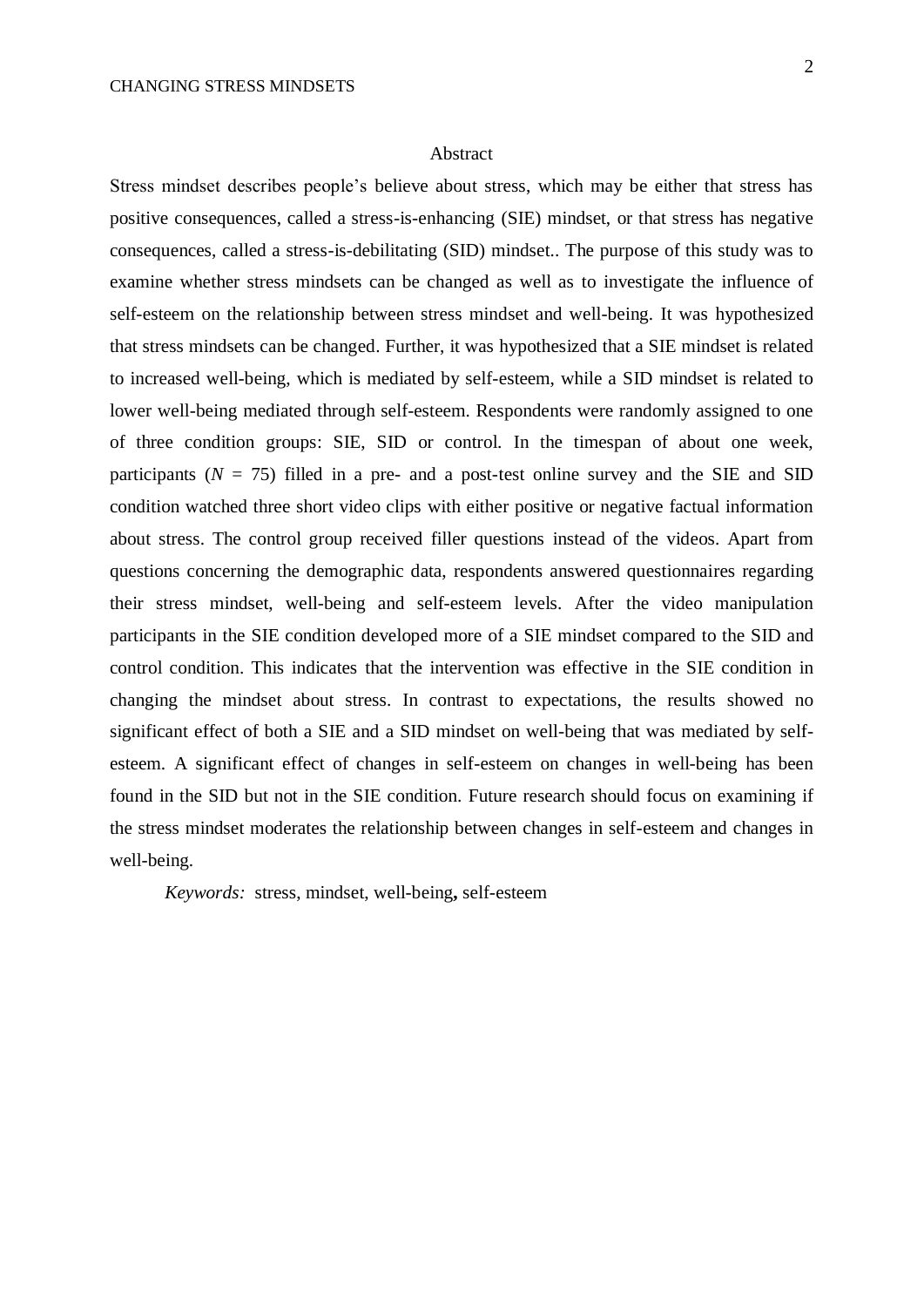# **Introduction**

A large body of research has pointed out the negative aspects of stress, and hence explained approaches to decrease or cope with stress. As a result, most approaches aim at preventing and lowering stress, ignoring the fact that some people may not be in a position to decrease the degree of stress they encounter in their daily lives, which may lead to more stress subsequently (Crum, Salovey, & Achor, 2013). Nevertheless, even though stress has originally been regarded negatively, current studies on stress have illuminated the positive impact and assets of stress (e.g. Crum, et al., 2013; Crum, Akinola, Martin, & Fath, 2017).

Even though stress has been defined in various ways (e.g. Lazarus & Folkman, 1984), stress can largely be regarded as the experience of encountering or anticipating challenges within one's target-oriented attempts (Caver & Connor-Smith, 2010). According to an evolutionary perspective, the stress response reinforces mental and physiological efficiency to deal with approaching demands and allow survival (Sapolsky, 1996). When a person is facing a challenge, physiological excitation is increased and focus is sharpened to cope with the particular demand (Crum et al. 2013). In their research on defensive pessimism, Norem and Cantor (1986) indicate that people can successfully utilize stress as motivation for anticipatory solution finding by contemplating and preparing for all thinkable situations. However, this proactive approach can go wrong, triggering anxiety and concern, but with a particular stress mindset, the stress response can be directed effectively and profitable, placing body and brain in an ideal state for performance (Crum et al. 2013).

# **Stress Mindset**

The mindset about stress has been shown improve one's stress response. Dweck (2008) defines mindset as the cognitive structure that selectively encodes and arranges information, consequently organising people to an individual way of experience and comprehension, leading to according reactions. Increasing scientific evidence indicates that mindset is not merely related to outcomes in areas of intelligence (Dweck, 2008) and aging (Levy & Myers, 2004), but also forms the stress response (Crum et al., 2013).

Stress mindset is the conviction that stress has either enhancing, indicated as "stressis-enhancing mindset" (SIE), or debilitating effects, indicated as "stress-is-debilitating mindset" (SID), for numerous stress-related outcomes, such as efficiency, performance, selfesteem and well-being (Crum et al., 2013; Crum et al., 2017). The work from Crum et al. (2013) measuring stress mindset, as well as stress levels, assessments of stress and different coping strategies, points out that stress mindset is related to life satisfaction and perceived well-being. Their study also indicates that persons with a SIE mindset display more adjustable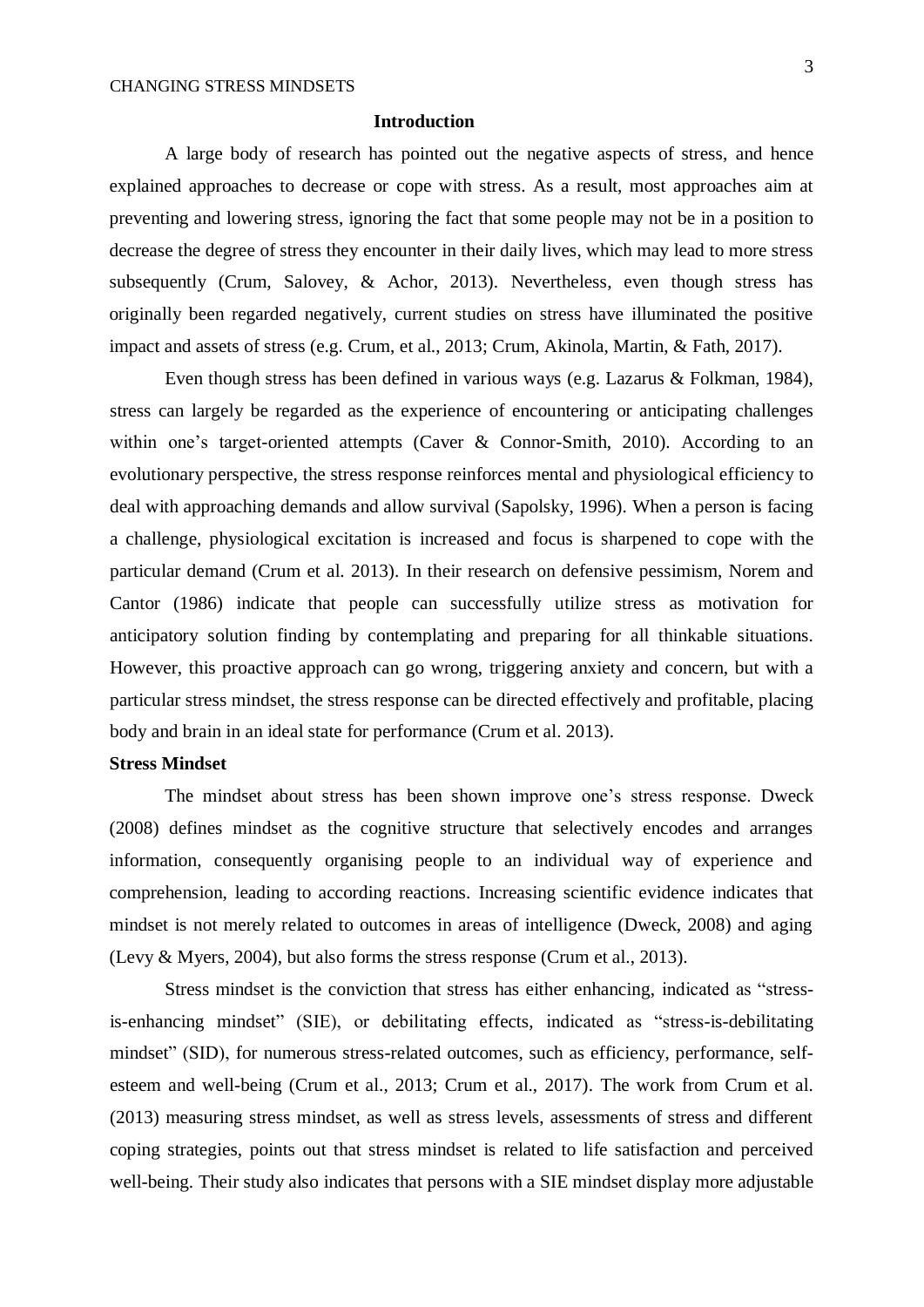physiological reactions and more approach-directed behaviours when encountering stress. Particularly, respondents with a SIE mindset exhibited moderate cortisol responsiveness and were more open for feedback that those who reported having a SID mindset when confronted with a severely demanding situation. In addition to that, Crum et al. (2013) proved that video interventions can have an effect on performance and well-being, as participants presented with the enhancing effects of stress established a SIE mindset and also stated increased work productivity and improved states of health.

The findings from Crum et al. (2013) suggest that individuals can be influenced with an intervention to accept a SIE mindset. Consistent with research indicating that mindsets can be altered relatively easy just by exposing people to diverse information (e.g. Blackwell, Trzesniewski, & Dweck, 2007; Dweck, 2008; Paunesku et al., 2015; Tamir, John, Srivastava, & Gross, 2007; Walton, 2014), stress mindsets can be transformed by letting persons watch a series of three videos of approximately three minutes length respectively, familiarizing them to either the debilitating or enhancing consequences of stress (Crum et al., 2013). The impacts of video interventions on stress mindset are in line with studies more generally emphasizing the long-term effects of interventions by means of videos or articles to change mindset in other areas such as aging (Levy & Myers, 2004), intelligence (Blackwell et al., 2007), emotion regulation (Tamir et al., 2007) and belongingness (Walton, 2014).

Changing Stress mindsets have been associated with positive outcomes and can be changed, which might suggest that changing the mindset about stress could have desirable outcomes in relation to well-being. Well-being describes the satisfaction with one's own life in the sense of functioning as well as feeling well (Huppert & Cooper, 2014). Crum et al. (2013) found that a SIE mindset was associated with better health, whereas a SID mindset was associated with more health problems. Moreover, the findings by Levy and Myers (2004) suggest that compared to people with a SID mindset, people with a SIE mindset live longer and are more often involved in activities that are beneficial for their well-being, such as, exercising, eating healthy and regular medical consultations (Levy & Myers, 2004; Levy, Slade, Kunkel, & Kasl, 2002).

## **Self-Esteem**

There has been a broad array of research regarding the relationship of self-esteem and various outcomes in health or functioning (Zeigler-Hill, 2013). Self-esteem refers to a person's evaluation of his or her self-worth (Rosenberg, 1989) or the part of self-awareness indicating how much people like themselves (Brown & Marshall, 2006). Former studies found that high self-esteem is linked to a number of desirable effects such as subjective well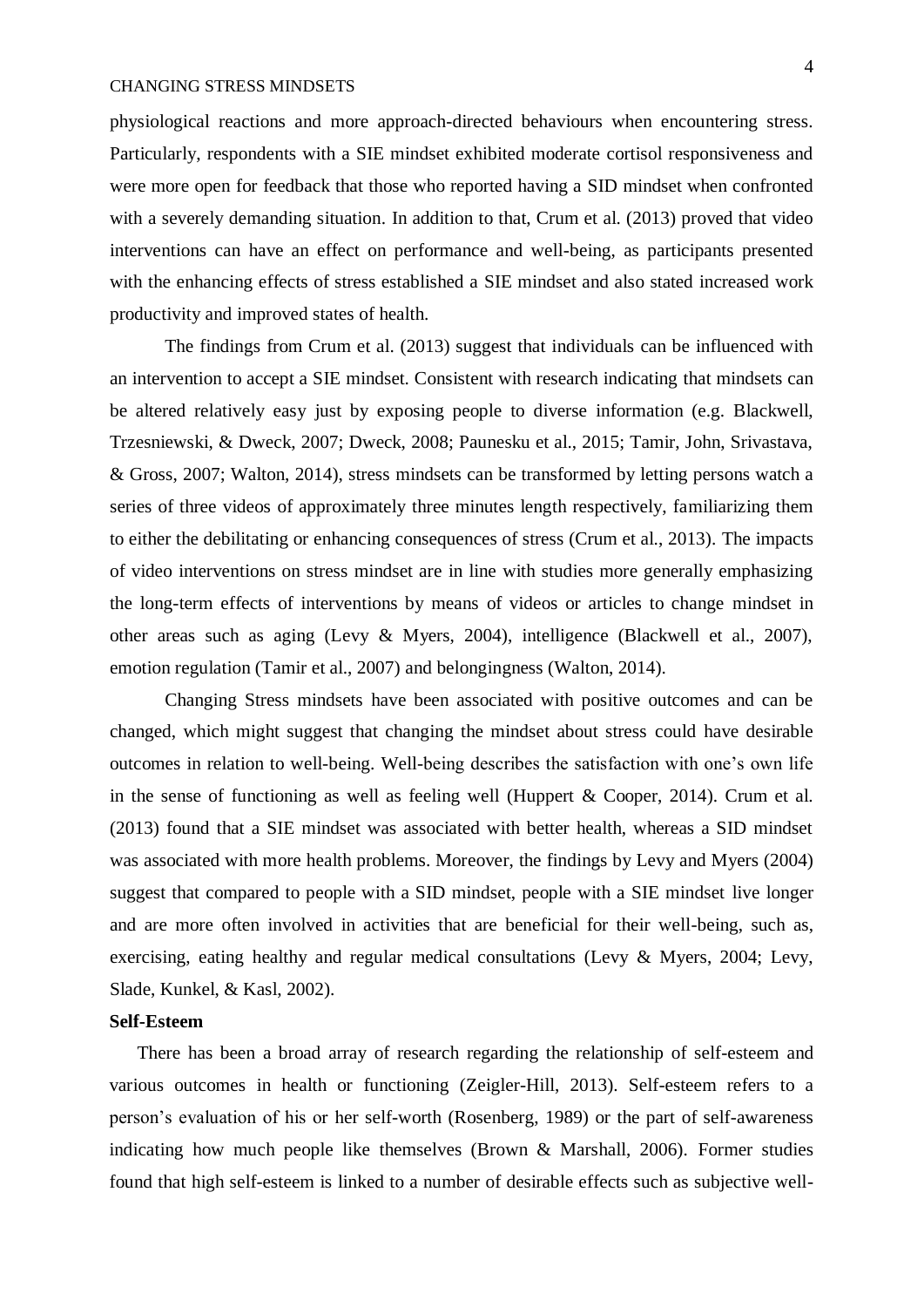being (Diener & Diener, 1995), mental adaptation (Zeigler-Hill & Wallace, 2012) and perseverance in challenging tasks (Di Paula & Campbell, 2002).

There is considerable scientific evidence that low self-esteem, as opposed to high selfesteem, is strongly related to negative consequences such as physical and psychological health problems. For example, past research indicates that low self-esteem is associated with depression (Dori & Overholser, 1999; Rice, Ashby, & Slaney, 1998), depressed moods (Patterson & Capaldi, 1992), hopelessness, suicidal tendencies and attempts (Overholser, Adams, Lehnert, & Brinkman, 1995). Moreover, the work from Trzesniewski et al. (2006) suggests that low self-esteem in adolescents poses a risk for a reduced physical and mental health in adulthood. In their study, participants with a low self-esteem displayed an increased body mass, indicated a low perceived health as adults and were more prone to develop an anxiety or major depression disorder or a tobacco addiction than respondents with high selfesteem. Additionally, Lu, Li, Wang, Song, and Liu (2018) found an association between higher self-esteem and better physical health. Finally, Baumeister, Campbell, Krueger and Vohs (2003) discovered a relationship between high self-esteem and among others coping, satisfaction, mental health, happiness and success.

It is worth mentioning that previous meta-analyses let assume that self-esteem is changeable by psychological interventions. For instance, meta-analytic reviews indicate that self-esteem can be increased through the application of interventions (e.g. O'Mara, Marsh, Craven, & Debus, 2006). Furthermore, a meta-analysis from Haney & Durlak (1998) demonstrated that interventions for the improvement of self-esteem were as effective as other programs in altering different functional areas such as educational achievement and behaviours. Also, different school interventions directed to enhance mental health that have included the subject of self-esteem, served as successful prevention actions for problem behaviour (Flay & Ordway, 2001), eating disorders (O'Dea & Abraham, 2000), and decreasing anxiety, drug abuse and antisocial behaviour (Short, 1998).

In the present study it was proposed that higher levels of self-esteem could explain the association between stress mindset and well-being. Previous studies on mindsets about other areas than stress, such as growth, the belief that intelligence is changeable and can increase, deliberation, the tendency to evaluate personal desires, and implementation, goal-directed planning point out, that the mindset has an effect on levels of self-esteem (e.g. Kyoung Hwang & Lee, 2018; Taylor & Gollwitzer, 1995). Moreover, the study by Crum et al. (2017) suggests that individuals with a SIE mindset expect that stress will have positive consequences, such as increased self-esteem.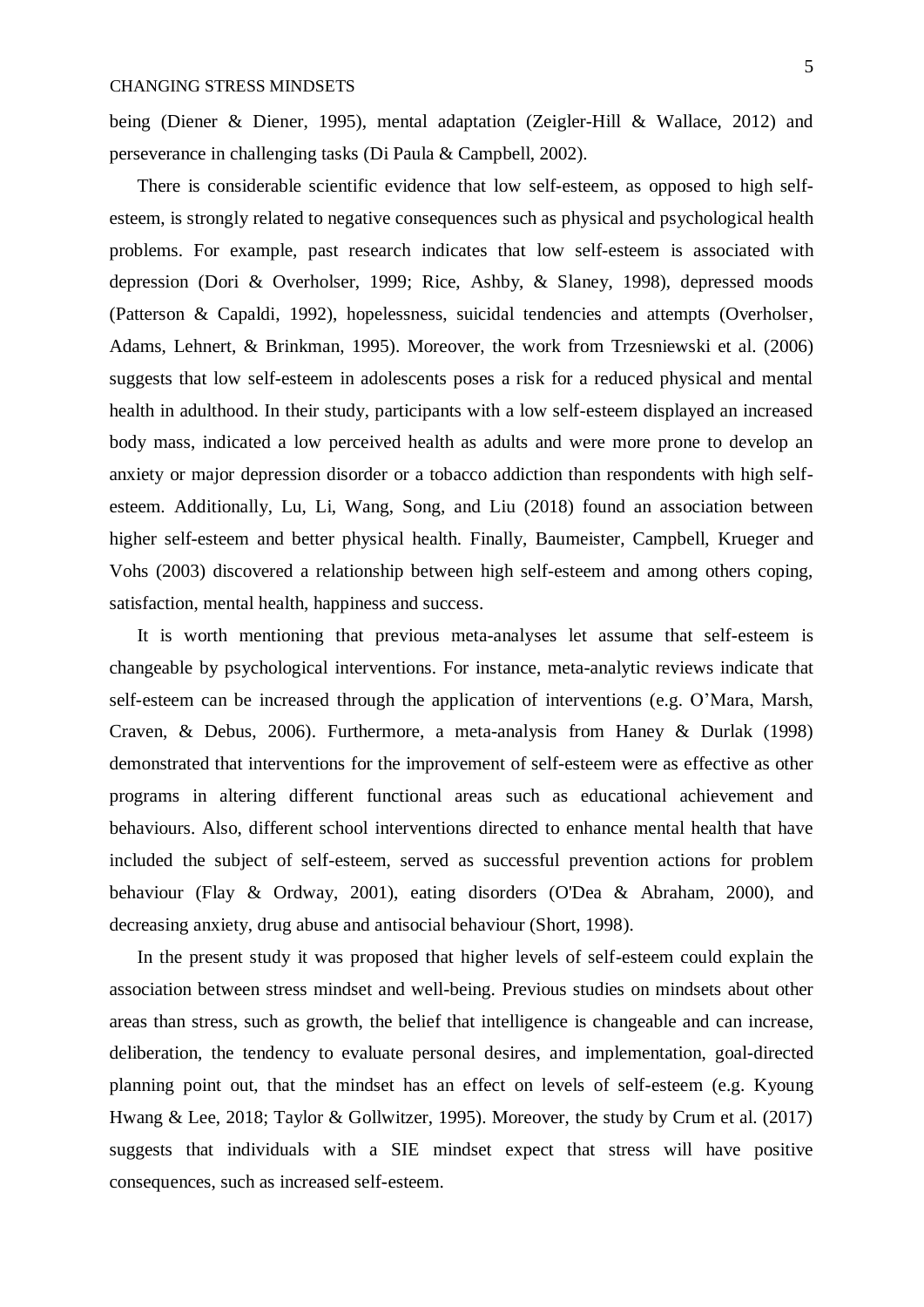## **Current Research**

The research question of the present study aimed to examine how the stress mindset affects people's self-esteem and how this is related to well-being. The goal of this research was to find out whether self-esteem mediated the relationship between stress mindset and well-being. Figure 1 shows the theoretical model of this research. First, it was hypothesized, that the video manipulation will have an effect on the stress mindset. Participants in the SIE condition were expected to report significantly higher stress mindset levels after the video manipulation (H1). Participants in the SID condition were expected to report significantly lower stress mindset levels after the video manipulation (H2). Secondly, it was hypothesised that the SIE mindset will be related to high well-being and this is mediated by high selfesteem. In contrast, the SID mindset will be related to low well-being and this is mediated by low self-esteem (H3).



*Figure 1.* Mediation model of the research.

### **Method**

### **Procedure and Design**

The study included a between-subjects pre-test-post-test design with three conditions: SIE, SID and control. Respondents have been recruited through convenience sampling. Participants could either apply for the study through SONA-systems or through opening a link to the Qualtrics survey that was distributed by the researchers over social media. The research was ethically authorized by the BMS (Behavioural, Management and Social Sciences) Ethics Committee of the University of Twente<sup>1</sup>.

In this study, participants first encountered an informed consent which needed to be accepted via mouse click to start the questionnaire. In the beginning of the survey, demographic data was inquired. After that, participants were asked to answer questions about

l

<sup>&</sup>lt;sup>1</sup> Request number: 190356.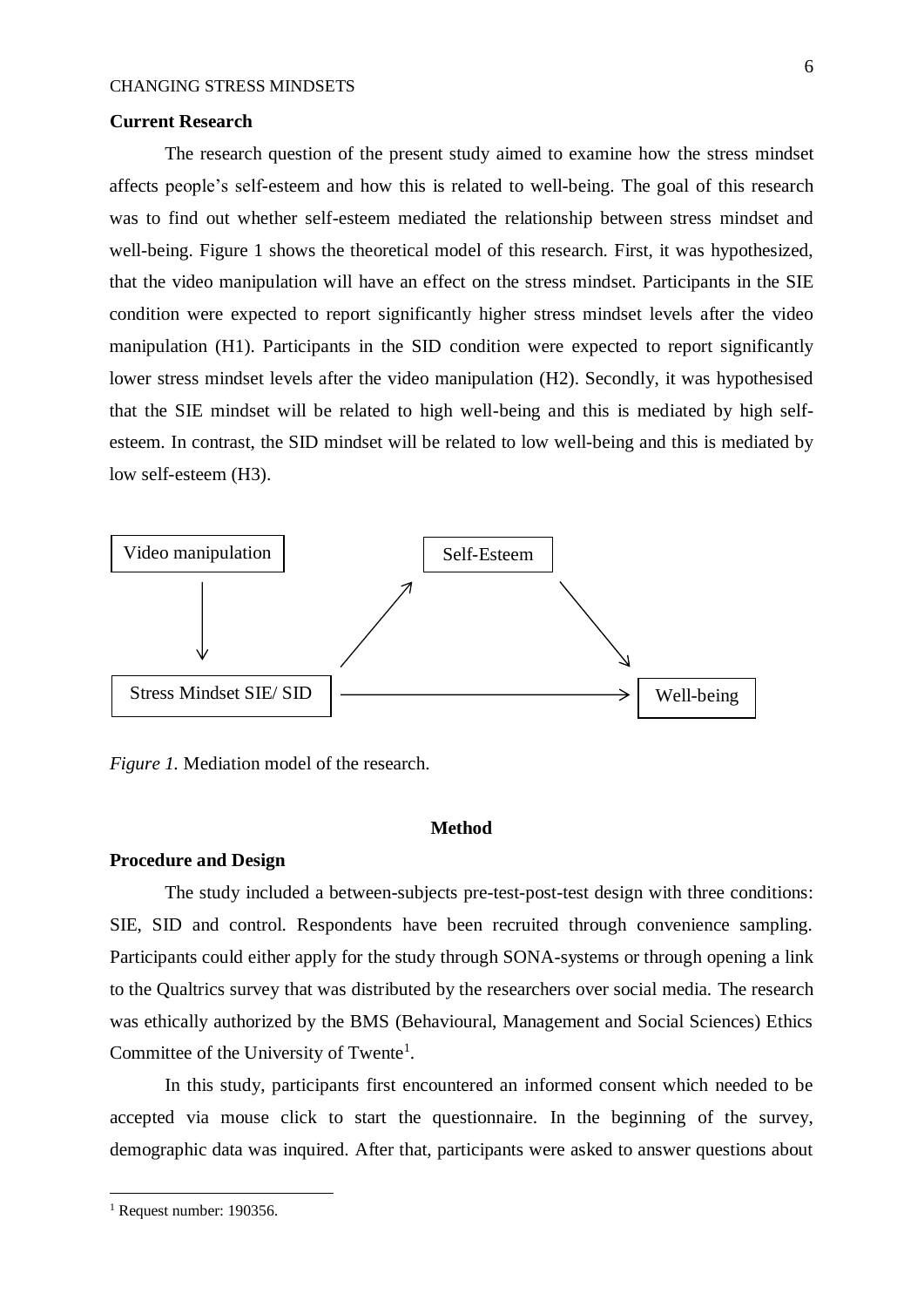their stress mindset and their well-being. At the end of the survey participants were randomly assigned into one of three groups. In the SIE condition participants were asked to watch a video of approximately three minutes length highlighting the enhancing effects of stress. Participants in the SID condition received approximately 3-minute videos emphasizing the damaging characteristics of stress. The videos were composed of music, words and suitable images. The control group received a few filler-questions, which took about three minutes to answer. Three days after completing the first survey, respondents of the SIE and SID condition received an e-mail and were asked to watch a second video inducing either a SIE or SID mindset. Finally, another three days later, participants of all three conditions received an e-mail and were either asked to watch a SIE or a SID video and to answer a questionnaire after that, while the control group is only asked to answer the questionnaire. Answering the questions of the first and the third survey took approximately 20-30 minutes. Participation took approximately one hour in total to complete the study. Respondents applying through SONA-systems, the online application system of the University of Twente, received SONA credit points as a reward for their participation. The period of data collection started on the 9<sup>th</sup> of April and was finished on the  $5<sup>th</sup>$  of May.

## **Participants**

For this research seventy five participants with a larger proportion of female (70.7%) than male (29.3%) respondents and an age range from 18 to 29 years ( $M = 21.89$ ,  $SD = 2.45$ ) have been recruited. The sample was primarily German (84.0% German, 9.3% Dutch and 6.7% other) and students (94.7% students and 5.3% employed). Most respondents were single or unmarried (98.7%) and only 1.3 percent were married. Participation in the study required to be at least in the age of 18 years and master sufficient English skills at the time of participating in the study.

# **Videos and Questionnaires**

In order to manipulate the stress mindset of the participants, six videos produced by Crum et al. (2013; 2017) have been used for this research. In the SIE condition, participants watched three videos of about three minutes length highlighting the benefits of stress based on previous research. They also watched videos stressing the desirable effects of stress for learning and growth and cognitive performance. The videos displayed statements such as *"The stress you feel can help you energize to perform at high levels"*. Furthermore, inspiring and encouraging pictures were shown to the participants and the videos were set with uplifting background music.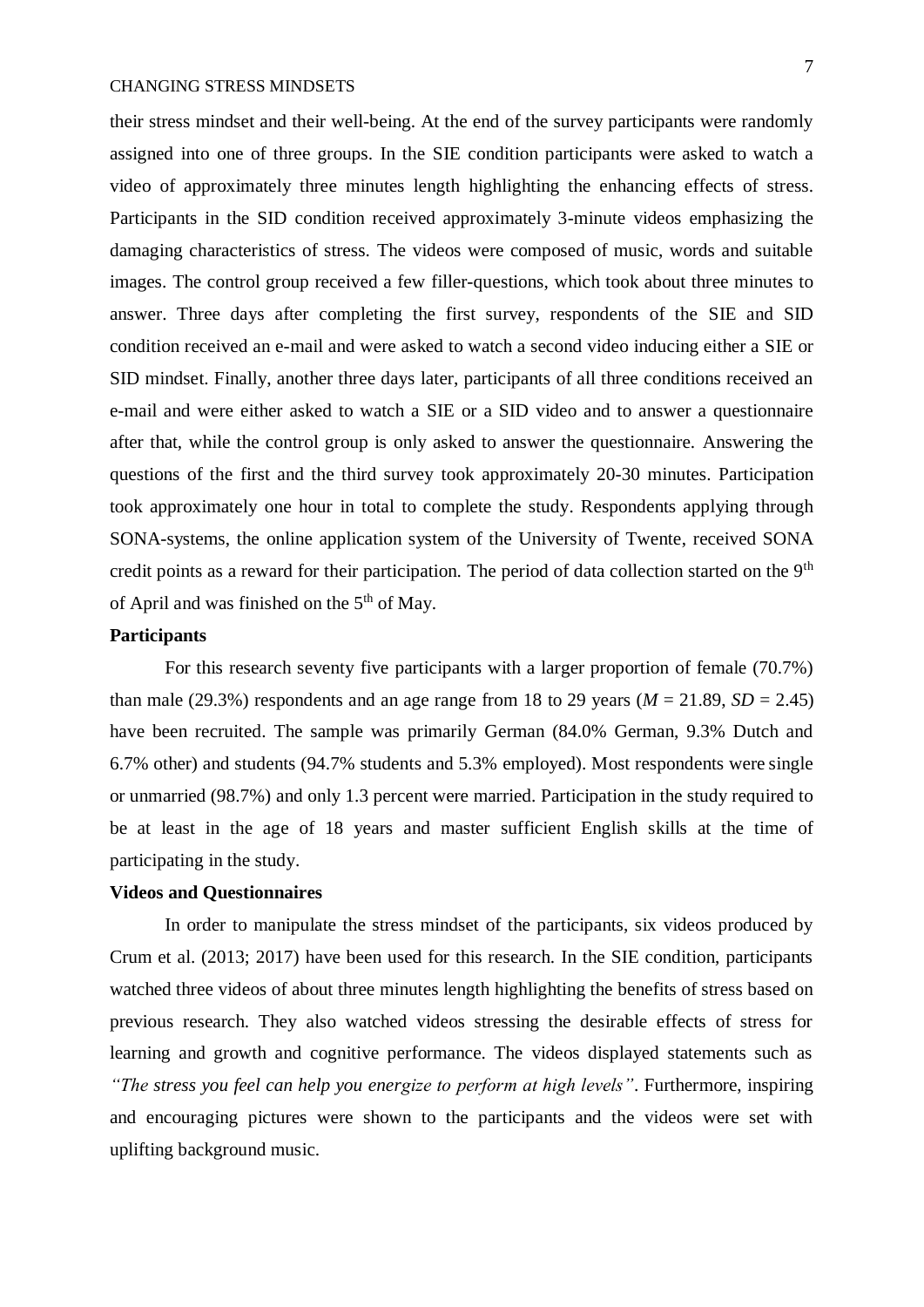In the SID condition, participants watched three videos of approximately three minutes length focussing on the negative consequences of stress. In detail, they watched videos highlighting the negative effects of stress on learning and growth and cognitive performance. The videos displayed statements such as *"The high alert system may be useful in the shortterm but over time it threatens your well-being"*. Moreover, pictures with stressful situations and negative health outcomes were shown to the participants with intense background music.

### **Stress Mindset Measurement**

The Stress Mindset Measurement (SMM) has been used to measure the stress mindset (Crum et al., 2013). Respondents were asked to answer eight items on a five-point Likert Scale ranging from 0 (strongly disagree) to 4 (strongly agree). An example item of the SMM is: "Experiencing stress facilitates my learning and growth." Crum et al. (2013) demonstrated the SMM to be a valid and reliable measure. In this study, a Cronbach's alpha of .78 was found in the pre-test, indicating a high internal consistency. In the post-test a Cronbach's alpha of .88 was found.

## **Mental Health Continuum Short Form**

To measure the participants' well-being the Mental Health Continuum Short Form (MHC–SF) has been used (Keyes, 2009). The scale consists of 14 items, measuring the emotional (item 1-3), social (item 4-8) and psychological (item 9-14) well-being of its respondents. Participants rated each item on a six-point Likert Scale from 0 (never) to 5 (almost every day). An example question would be "Please answer the following questions about how you have been feeling during the past week: Happy." Several studies have indicated that the MHC-SF is a valid and reliable measure with a high internal consistency (Keyes, 2005b, 2006; Keyes et al., 2008; Lamers Westerhof, Bohlmeijer, ten Klooster, & Keyes 2011; Westerhof & Keyes, 2009). In this study, a high internal consistency was found in the pre-test with a Cronbach's alpha of .92 as and in the post-test with a Cronbach's alpha of .91.

# **State Self-Esteem Scale**

Temporary changes in self-esteem were measured using the State Self-Esteem Scale (SSES) which was developed by Heatherton and Polivy (1991). The scale includes 20 items which are rated on a five-point Likert Scale ranging from 0 (not at all) to 4 (extremely). "I feel confident about my abilities." is an example of the items of the scale. The scale measures selfesteem in the areas performance, social self-esteem and appearance. Heatherton and Polivy (1991) found the SSES to be a reliable and valid measure. A Cronbach's alpha of .90 was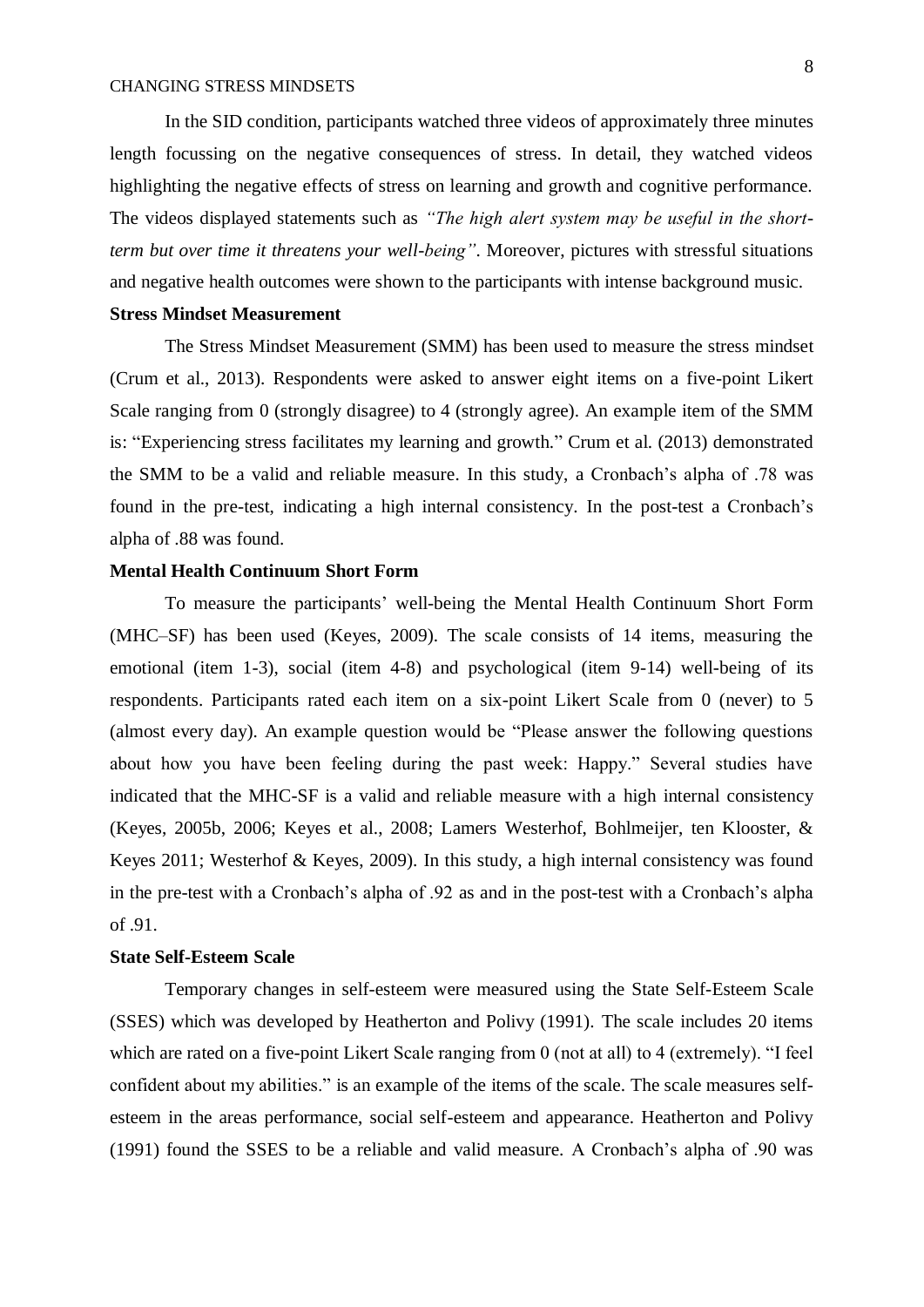found in the pre-test of this study, pointing out a high internal consistency of the scale. In the post-test a Cronbach's alpha of .91 was found.

# **Data Analysis**

Analyses were performed using IBM SPSS Statistics 24 (SPSS Inc.), as well as PROCESS, a tool computing moderation, mediation and conditional process modelling for SPSS (Hayes, 2012). First, participants who did not complete all measures were excluded from the dataset. Subsequently, the descriptive statistics and Pearson correlations were computed. After that, three Chi-Square tests were performed between the three conditions and gender, nationality and occupation, to examine whether randomization was successful. To test the first hypothesis if the video manipulation was effective, two One-Way Analyses of Variances (ANOVA) was implemented, using the pre-test and the post-test measurement of the stress mindset as the dependent variable and the three conditions as the between-subjects variable. Before conducting the ANOVA's, the assumption of homogeneity of variances of the stress mindset mean was tested on the basis of Levene's *F* test for the pre- and post-test. A Welch's *F* test was performed for the post-test. Games-Howell post-hoc test was used to interpret a significant difference between the conditions.

Finally, to test the second hypothesis and the mediation model two mediation analyses were performed. As dichotomous independent variable SIE condition and control group were used in the first analysis and SID condition and control group in the second. In both analyses the difference score was used for well-being as the dependent variable and for self-esteem as the mediator. Mediation analysis was implemented using the bootstrapping method provided by Preacher and Hayes (2004), as it does not require a normal distribution as the theoretical framework proposed by Baron and Kenny (1986). Thus, to test the indirect effect of the mediator self-esteem, a resampling size of 5,000 was used to receive a 95% confidence interval (CI).

# **Results**

# **Preliminary Analyses**

Table 1 gives an overview of the descriptive statistics of the mean responses. Correlations are outlined in Table 2. Stress mindset and well-being were not related to the demographics or the variables of the study. However, self-esteem was positively related to age and well-being, indicating that increasing age and higher well-being was associated with higher levels of self-esteem.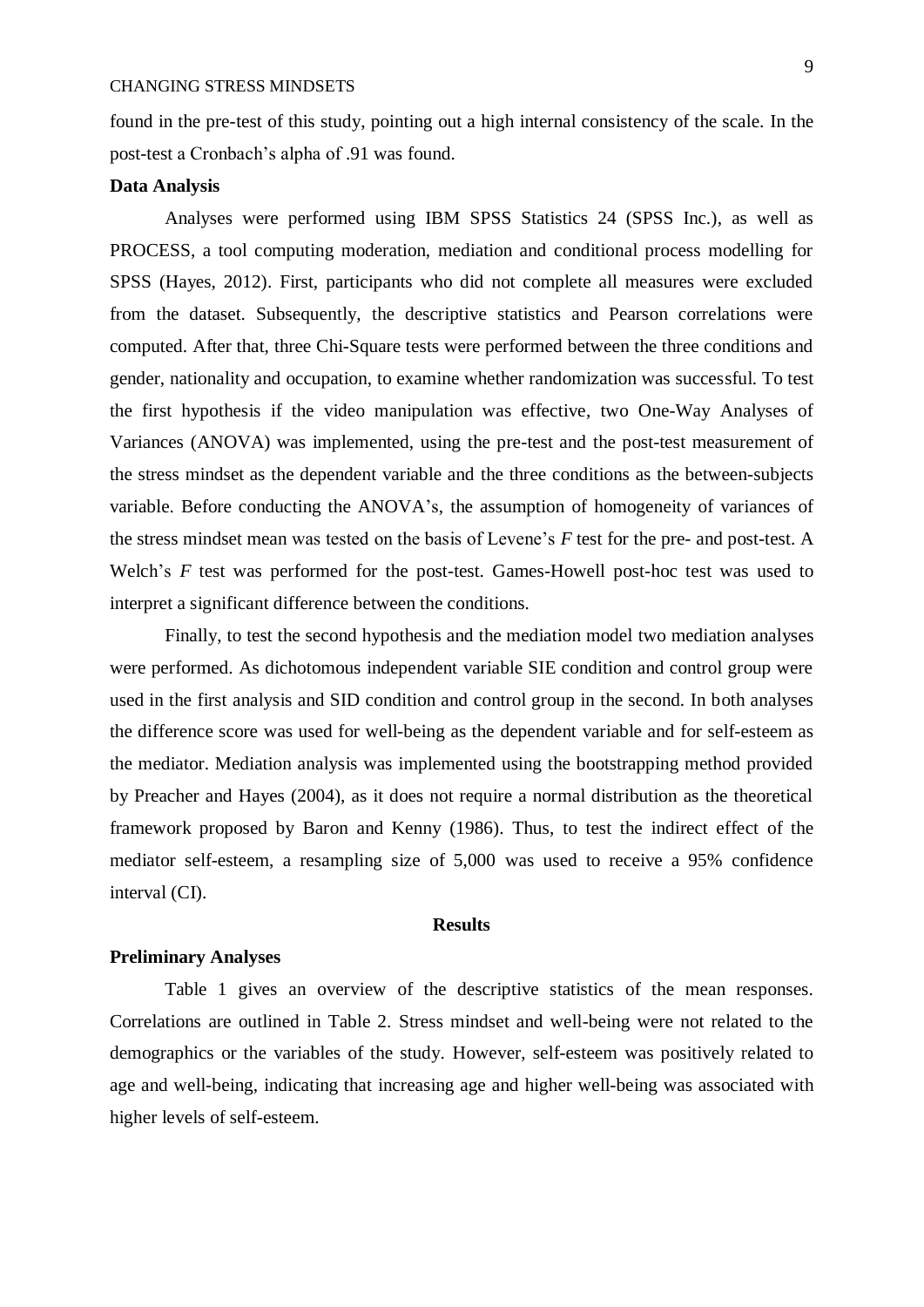Table 1

*Means and Standard Deviations (in Parentheses) for Stress Mindset (IV), Well-Being (DV) and Self-Esteem (Mediator) for Pre- and Post-Test*

|                       |            |                 | Condition  |            |            |  |
|-----------------------|------------|-----------------|------------|------------|------------|--|
| Variable              | Pre-Test   | Post-Test Total | <b>SIE</b> | <b>SID</b> | CG         |  |
| <b>Stress Mindset</b> | 1.77(.59)  | 1.66(.74)       | 2.15(.85)  | 1.31(.59)  | 1.55(.54)  |  |
| Well-Being            | 2.43(1.02) | 2.49(.97)       | 2.48(.85)  | 2.77(.94)  | 2.27(1.05) |  |
| Self-Esteem           | 2.53(.64)  | 2.57(.64)       | 2.48(.67)  | 2.73(.54)  | 2.52(.69)  |  |
| N                     | 75         | 75              | 23         | 24         | 28         |  |

*Note*. SIE = Stress-is-enhancing condition; SID = stress-is-debilitating condition;  $CG =$ control group condition.

### Table 2

*Aggregated Correlations of Pre- and Post-Test (N = 150)*

|                   | 1.       | 2.                       | 3.      | 4.     | 5.     | 6.      | 7.   |  |
|-------------------|----------|--------------------------|---------|--------|--------|---------|------|--|
| $1. \text{Age}$   | $-$ .    |                          |         |        |        |         |      |  |
| 2. Gender         | $-30**$  | $\overline{\phantom{0}}$ |         |        |        |         |      |  |
| 3. Nationality    | .11      | $-.12$                   |         |        |        |         |      |  |
| 4. Occupation     | $-.40**$ | .10                      | $-.17*$ |        |        |         |      |  |
| 5. Stress Mindset | .00      | $-.12$                   | $-.14$  | $-.12$ |        |         |      |  |
| 6. Well-Being     | .07      | $-.01$                   | .07     | .08    | $-.06$ |         |      |  |
| 7. Self-Esteem    | $.21**$  | $-.14$                   | $-.04$  | $-.00$ | $-.06$ | $.65**$ |      |  |
| $\boldsymbol{M}$  | 21.89    | 1.70                     | 1.97    | 1.95   | 1.71   | 2.46    | 2.55 |  |
| SD                | 2.45     | .46                      | .40     | .23    | .67    | .99     | .64  |  |
|                   |          |                          |         |        |        |         |      |  |

*Note.*  ${}^*p < .05.$   ${}^*p < .001.$ 

The assumption for homogeneity of variances was met for stress mindset in the pretest,  $F(2, 72) = .10$ ,  $p = .905$ . Moreover, the main effect of the one-way ANOVA for the stress mindset scores in the pre-test was statistically insignificant,  $F(2, 72) = .58$ ,  $p = .563$ ,  $n^2 =$ 26.543.

The Chi-Square tests showed that randomization was successful as there were no significant differences between the conditions in gender,  $X^2(2, N = 75) = .58$ ,  $p = .747$ , nationality,  $X^2(4, N = 75) = 6.14$ ,  $p = .189$ , occupation,  $X^2(2, N = 75) = 3.23$ ,  $p = .199$  and stress mindset,  $X^2(40, N = 75) = 42.79$ ,  $p = .352$ .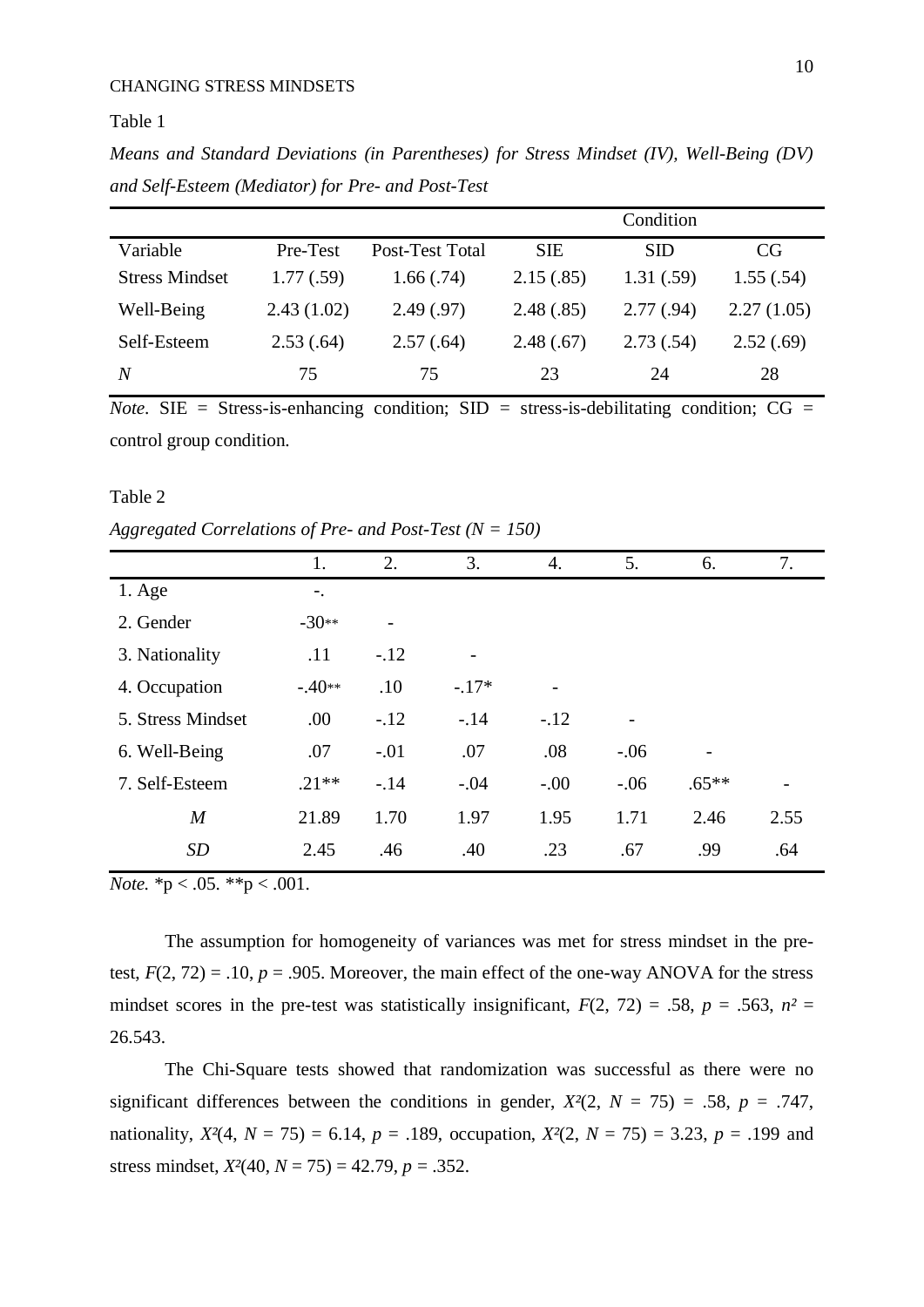In the post-test, the assumption of homogeneity of variances was not satisfied, *F*(2, 72)  $= 4.64$ ,  $p = .013$ . Therefore, a Welch's *F* test was performed. The test outcomes showed that the video manipulation was effective, Welch's  $F(2, 44.49) = 7.73$ ,  $p < .05$ . Games-Howell post-hoc analyses indicated that the differences in stress mindset levels were statistically significant between the SIE condition and the SID condition  $(p = .001)$  and between the SIE condition and the control group (CG) condition ( $p = .015$ ). The differences between the SID condition and CG condition were statistically insignificant ( $p = .284$ ). Therefore, the SIE video condition was associated with increased stress mindset levels, while the SID condition was not associated with any changes in stress mindset levels. The results support the first hypothesis that the video manipulation is effective in enhancing mindset levels in the SIE condition. The second hypothesis that the video manipulation is effective in debilitating stress mindset levels in the SID condition was not supported by the results.

# **SIE Mindset**

Contrary to expectations, the first mediation analysis revealed an insignificant association between stress mindset and changes in well-being (total effect: *β* = -.05, *t*(53) = - .72,  $p = .48$ ;direct effect:  $\beta = -.05$ ,  $t(53) = -.68$ ,  $p = .45$ ). Moreover, the associations between stress mindset and changes in self-esteem ( $\beta$  = -.06,  $t(53)$  = -1.02,  $p = .31$ ) and between selfesteem and changes in well-being  $(\beta = .03, t(53) = .16, p = .87)$  were non-significant.

The total indirect effect of self-esteem in the bias corrected 95% CI included zero [- .03, .04], which means that self-esteem was not significantly mediating the association between stress mindset and well-being. Thus, the third hypothesis was rejected. The results are presented in Figure 2.



*Figure 2.* Mediation model of self-esteem on the relationship between SIE mindset and wellbeing.  $\mathscr{p} \leq .05$ .  $\mathscr{p} \leq .01$ . The value between the parentheses indicates the 'total' effect.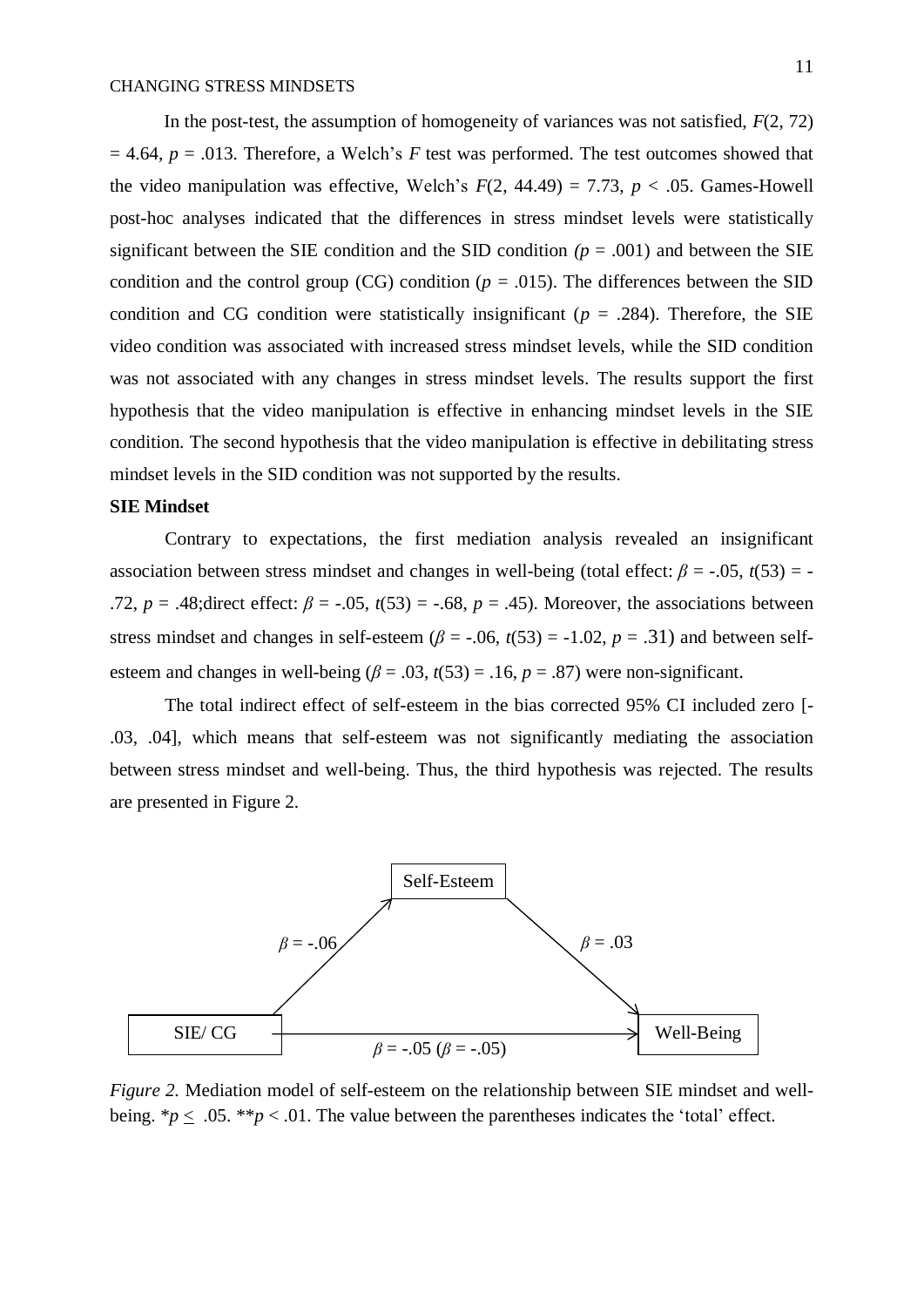# **SID Mindset**

The second mediation analysis also revealed an insignificant association between stress mindset and changes in well-being (total effect:  $\beta$  = -.02,  $t(52)$  = -.17,  $p = .87$ ;direct effect:  $\beta$  $= .03$ ,  $t(52) = .23$ ,  $p = .82$ ). Additionally, the associations between stress mindset and changes in self-esteem ( $\beta$  = -.09,  $t(52)$  = -.76,  $p = .45$ ) were non-significant. However, a statistically significant association was found between self-esteem and changes in well-being ( $\beta$  = .64,  $t(52) = 3.81, p < .001$ .

The total indirect effect of self-esteem in the bias corrected 95% CI included zero [- .23, .08], which means that self-esteem was not significantly mediating the association between stress mindset and well-being. Thus, the third hypothesis was rejected. The results are presented in Figure 3.



*Figure 3.* Mediation model of self-esteem on the relationship between SID mindset and wellbeing.  $\gamma p \leq 0.05$ . \*\**p* < .01. The value between the parentheses indicates the 'total' effect.

### **Discussion**

The aim of this study was to examine whether stress mindsets can be changed by means of a video intervention and to investigate the mediating impact of self-esteem in the relation between stress mindset and well-being. The video manipulation had an effect on the stress mindset with participants in the SIE condition reporting higher SIE mindsets than participants in the SID condition. Stress mindsets were not related to changes in well-being and these were not mediated by changes in self-esteem.

Stress mindset levels appeared to change after the video manipulation. In the SIE condition participants developed more towards a SIE mindset as a consequence of watching videos highlighting the benefits of stress. These findings are in line with previous research that indicates mindsets can be transformed by introducing persons to different information (e.g. Blackwell et al., 2007; Dweck, 2008; Paunesku et al., 2015; Tamir et al., 2007; Walton, 2014). Specifically, the results support prior studies about the effectiveness of interventions using videos or articles to change mindsets (e.g. Blackwell et al., 2007; Levy & Myers, 2004;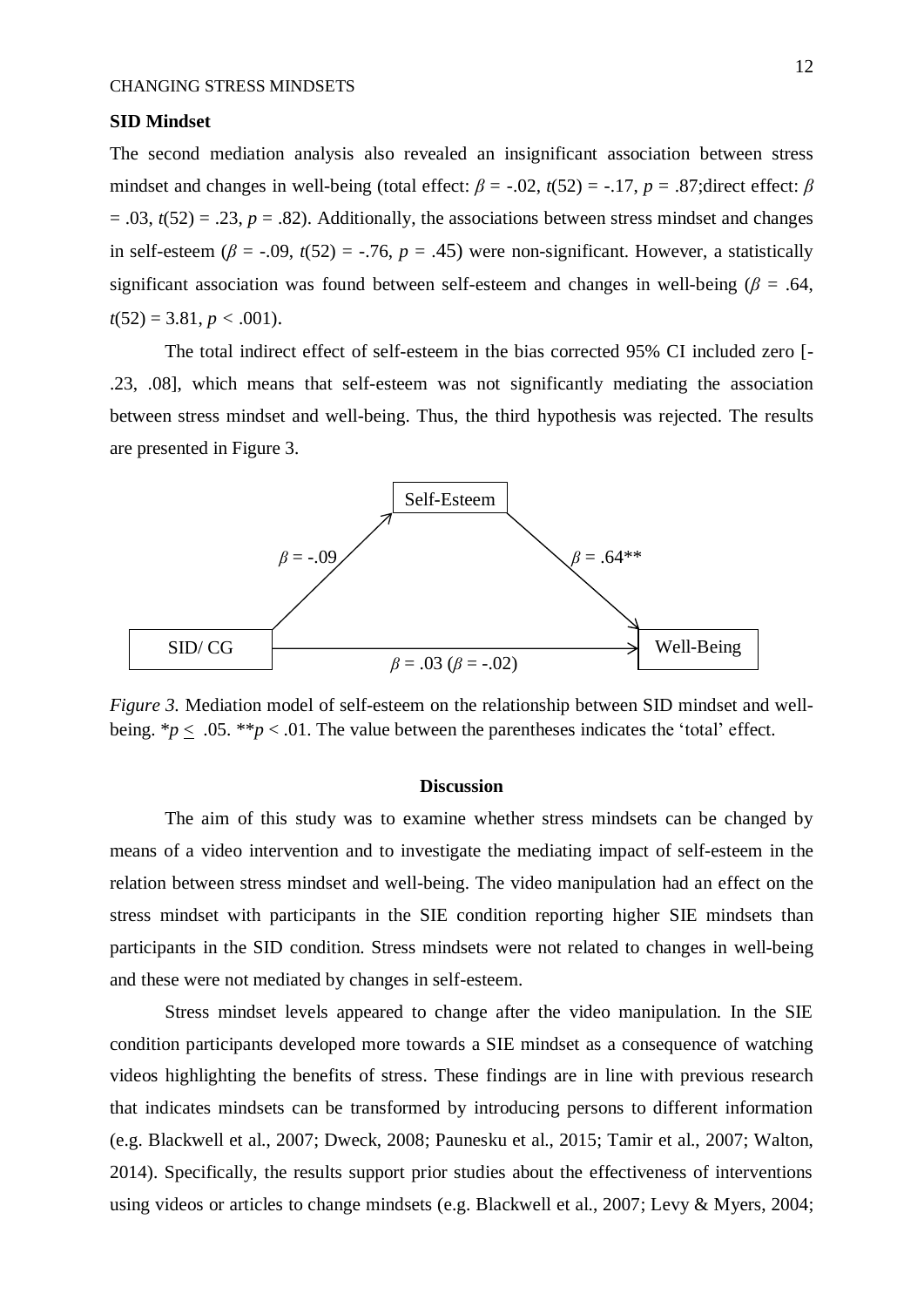Tamir et al., 2007; Walton, 2014) and a study by Crum et al. (2013) who found that stress mindsets could be altered towards a debilitating or enhancing direction by exposing participants to three three-minute videos. However, the SID condition did not significantly change towards more of a SID mindset. The stress mindset differences between SID and CG condition were insignificant. It is possible that the information in the videos of the SID condition confirmed pre-existing beliefs and therefore, no mindset changes appeared in that condition group. This is in line with Crum et al. (2013), who stated that people tend to hold a SID mindset as their standard mindset. The outcomes of this study indicate that short video clips, which factually emphasize the upsides of stress, could promote equivalent alterations toward more of a SIE mindset, whereas videos emphasizing the negative effects of stress do not influence the SID mindset.

Changes in Self-esteem were not significantly affected by the stress mindset. Neither the SIE mindset nor the SID mindset significantly affected self-esteem. This contradicts with previous research, where an association between mindset and levels of self-esteem has been found (e.g. Kyoung Hwang & Lee, 2018; Taylor & Gollwitzer, 1995). Additionally, the results did not support the third hypothesis. There was no relationship found between a SIE or a SID mindset and changes in well-being mediated by self-esteem. This is contradicting with Crum et al. (2013), who found that health was positively influenced by a SIE mindset, while a SID mindset had a negative effect on health. One explanation for these two conflicting results may be that the short-time intervention over the period of one week was not powerful enough for changes in self-esteem and well-being to emerge. This is in line with previous research, indicating that interventions seem to be more effective over longer periods of time (Boiler et al., 2013; Sin & Lyubomirsky, 2009).

Changes in self-esteem significantly influenced changes in well-being in the SID condition. Higher self-esteem correlated with better well-being. The results of the SID condition are consistent with previous research that found much evidence for the effect of self-esteem on well-being, suggesting that high self-esteem is related to positive effects on well-being, while low self-esteem is related to more negative effects on well-being (e.g. Dori & Overholser, 1999; Rice et al., 1998; Trzesniewski et al., 2006). However, changes in selfesteem did not have a significant impact on changes in well-being in the SIE condition. The divergent results between the SIE and the SID condition are in line with the literature review by Baumeister et al. (2003), who discovered an association between self-esteem and better well-being only within some groups but not in others. An explanation for the results of the current study may be that the SIE mindset is moderating the relationship between changes in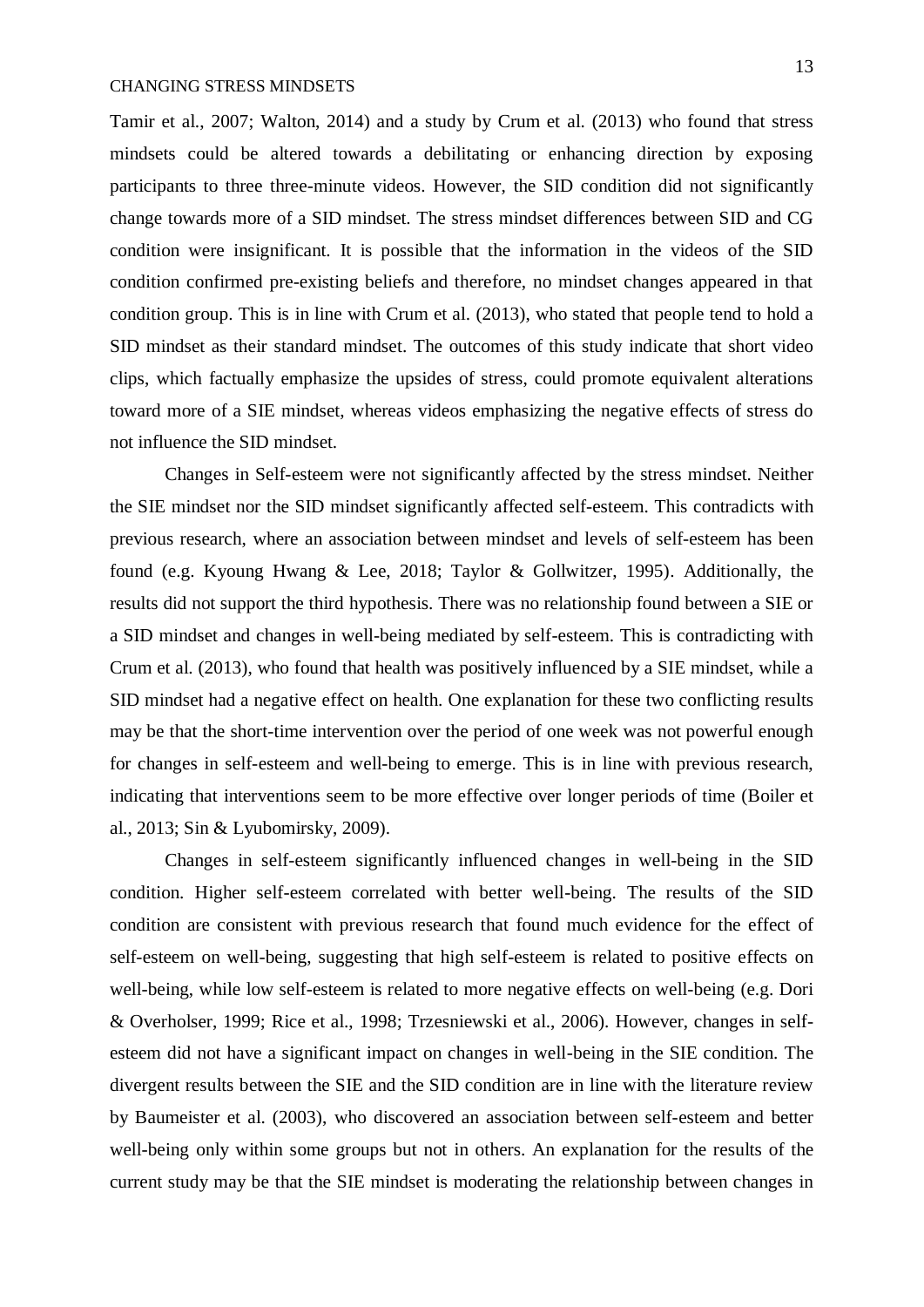self-esteem and changes in well-being. Further research needs to explore this unexpected effect. Even though previous research revealed the moderating effect of stress mindset in the association between stress and well-being (Crum et al., 2017; Park et al., 2018), there is a lack of research on the moderating effect of a SIE mindset in the relation between changes in selfesteem and changes in well-being. Therefore, further research is needed to examine SIE mindset as a moderator between self-esteem and well-being.

## **Strengths and Limitations**

This study provides some important strengths. A strong aspect of this study was the design. The pre-test measurement enabled to view participant differences that already existed before the beginning of the research. Furthermore, the risk for confounding variables was reduced through the inclusion of a control condition. In addition to that, participants were randomly assigned into the three conditions to avoid systematic differences between the condition groups. Taken together, these strengths increase the validity of this study and diminish bias of the results.

The present research also offers some limitations. First, female participants were overrepresented in the sample. Female participants represented by 70.7%, whereas male participants were represented by 29.3%. Therefore, the results may not be representative for males. The study by Jiang, Zhang, Ming, Huang and Lin (2019) found an association between stress mindset and life satisfaction in females but not in males, indicating gender-related differences in the outcomes of stress mindset. Second, most respondents were German students. Therefore, the results may not be generalizable to other nationalities or occupational areas as, for example, past research found differences in levels of self-esteem between ethnic identities (Bachman, O'Malley, Freedman-Doan, Trzesniewski, & Donnellan, 2011) as well as a relationship between occupation and health and well-being (Law, Steinwender, and Leclair, 1998). Finally, it is possible that the videos did not only have an effect on the stress mindset but also on affect. This is because the short-films not only displayed factual information but the selected music and pictures in the videos also addressed the emotions of the viewer. The videos could have triggered changes in affect, which triggered changes in the stress mindset as past research has demonstrated the emotion-evoking effects of music (Schaefer, 2017) and pictures (Katahira, Fujimura, Okanoya, & Okada, 2011). Thus, the results of this study may not be conclusive as affect was not measured,

# **Future Research**

Taken together this leads to several recommendations for future research. Future investigations could address the research gap in gender-, ethnicity- and occupational-related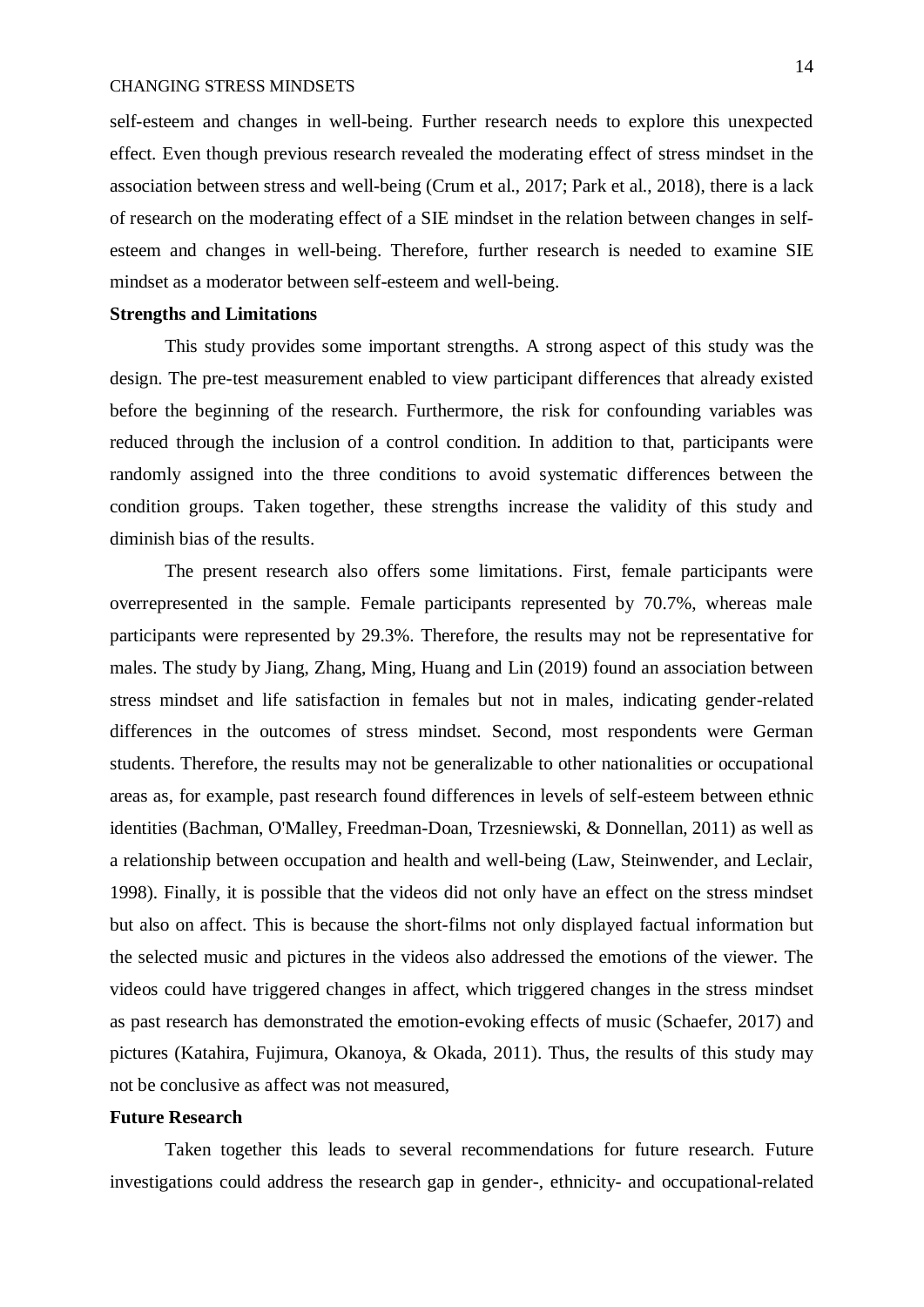differences of the influence of the stress mindset on different outcomes. Moreover, future research could focus on exploring long-term stress mindset interventions to test their effectiveness on changes in self-esteem and changes in well-being and other positive outcomes. In addition to that, future studies could examine if the video manipulations are actually changing the stress mindset or other variables such as affect. The reasons for the difference in the two stress mindset conditions in the association between changes in selfesteem and changes in well-being are still unclear. Therefore, further research should explore the moderating effect of the stress mindset in the relationship between self-esteem and wellbeing.

# **Conclusion**

The findings of this study suggest that individuals can be influenced to adopt a SIE mindset. Moreover, the results did not show a meditating effect of changes in self-esteem in the relationship between stress mindset and changes in well-being. However, the findings have significant consequences for future research on exploring the role of the moderating effects of the SIE mindset between self-esteem and well-being. This research helps to extend the scientific knowledge of the unique influences of stress mindsets. In fact, increasing the understanding about stress mindsets supports the improvement of future interventions that aim to increase well-being.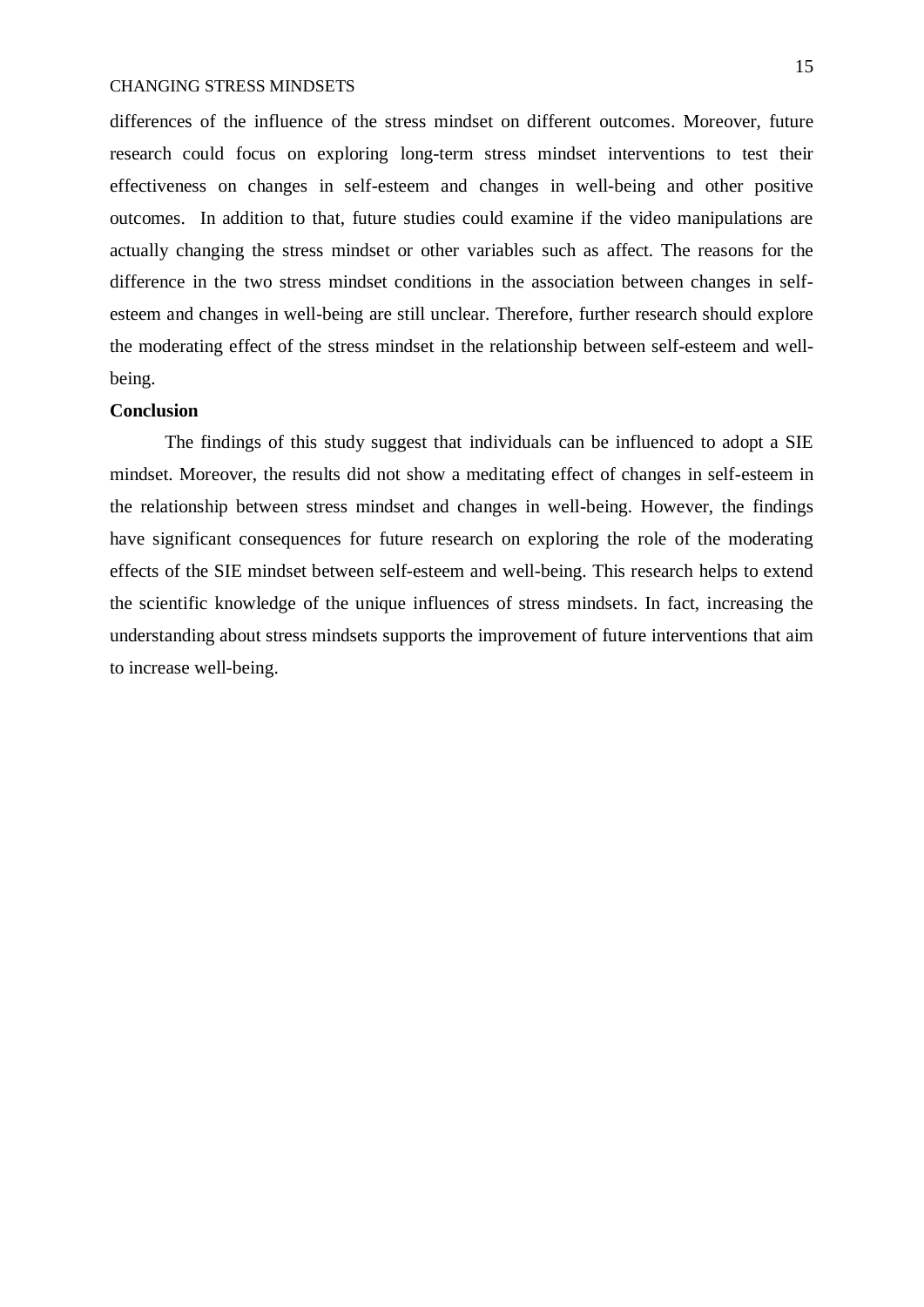### References

- Bachman, J. G., O'Malley, P. M., Freedman-Doan, P., Trzesniewski, K. H., & Donnellan, M. B. (2011). Adolescent self-esteem: Differences by race/ethnicity, gender, and age. *Self and Identity*, *10*(4), 445-473. doi:10.1016/0140-1971(92)90030-9
- Baron, R. M., & Kenny, D. A. (1986). The moderator–mediator variable distinction in social psychological research: Conceptual, strategic, and statistical considerations. *Journal of personality and social psychology*, *51*(6), 1173.
- Baumeister, R. F., Campbell, J. D., Krueger, J. I., & Vohs, K. E. (2003). Does high selfesteem cause better performance, interpersonal success, happiness, or healthier lifestyles*? Psychological Science in the Public Interest, 4*, 1– 44.
- Blackwell, L. S., Trzesniewski, K. H., & Dweck, C. S. (2007). Implicit theories of intelligence predict achievement across an adolescent transition: A longitudinal study and an intervention. *Child Development*, *78*, 246–263. doi:10.1111/j.1467- 8624.2007.00995.x
- Brown, J. D., & Marshall, M. A. (2006). The three faces of selfesteem. In M. Kernis (Ed.), *Self-esteem: Issues and answers*, 4-9. New York, NY: Psychology Press.
- Bolier, L., Haverman, M., Westerhof, G. J., Riper, H., Smit, F., & Bohlmeijer, E. (2013). Positive psychology interventions: a meta-analysis of randomized controlled studies. *BMC public health*, *13*(1), 119.
- Carver, C. S., & Connor-Smith, J. (2010). Personality and coping. *Annual Review of Psychology, 61,* 679–704. doi:10.1146/annurev.psych.093008.100352
- Cohen, S., Kamarck, T., & Mermelstein, R. (1983). A global measure of perceived stress. *J. Health Soc. Behav. 24*, 385–396.
- Crum, A. J., Akinola, M., Martin, A., & Fath, S. (2017). The role of stress mindset in shaping cognitive, emotional, and physiological responses to challenging and threatening stress. *Anxiety, Stress, & Coping*, *30*(4), 379-395.
- Crum, A., & Lyddy, C. (2014). The Power of Mindsets and the Art of Stressing Mindfully. *The Wiley Blackwell handbook of mindfulness*, 948.
- Crum, A. J., Salovey, P., & Achor, S. (2013). Rethinking stress: The role of mindsets in determining the stress response. *Journal of personality and social psychology*, *104*(4), 716.
- Diener, E., & Diener, M. (1995). Cross-cultural correlates of life satisfaction and self-esteem. *Journal of Personality and Social Psychology*, *68*, 653-663.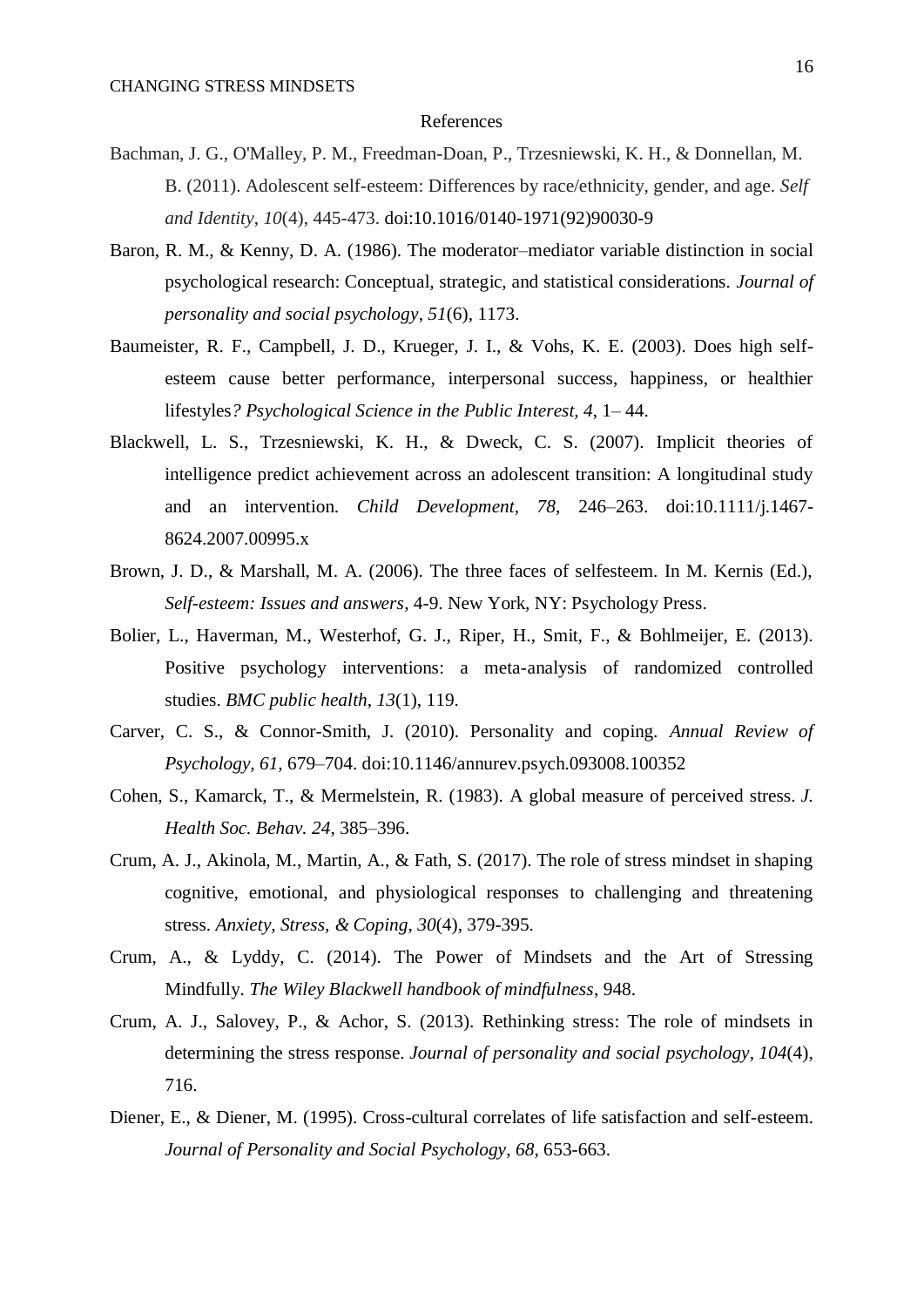- Di Paula, A., & Campbell, J. D. (2002). Self-esteem and persistence in the face of failure. *Journal of Personality and Social Psychology*, *83*, 711-724.
- Dori, G. A., & Overholser, J. C. (1999). Depression, hopelessness, and self-esteem: Accounting for suicidality in adolescent psychiatric inpatients. *Suicide and Life*‐ *Threatening Behavior*, *29*(4), 309-318.
- Dweck, C. S. (2008). Can personality be changed? The role of beliefs in personality and change. *Current Directions in Psychological Science, 17,* 391–394.
- Flay, B. R., Allred, C. G., & Ordway, N. (2001). Effects of the Positive Action program on achievement and discipline: Two matched-control comparisons. *Prevention Science*, *2*(2), 71-89.
- Galanakis, M. J., Palaiologou, A., Patsi, G., Velegraki, I. M., & Darviri, C. (2016). A literature review on the connection between stress and self-esteem. *Psychology*, *7*(5).
- Haney, P., & Durlak, J. A. (1998). Changing self-esteem in children and adolescents: A metaanalytical review. *Journal of clinical child psychology*, *27*(4), 423-433.
- Hayes, A. F. (2012). PROCESS: *A versatile computational tool for observed variable mediation, moderation, and conditional process modeling.* Retrieved from http://www.afhayes.com/ public/process2012.pdf
- Heatherton, T.F. & Polivy, J. (1991). Development and validation of a scale for measuring state self-esteem. *Journal of Personality and Social Psychology*, *60*, 895-910.
- Huppert, F. A., & Cooper, C. L. (Eds.). (2014). *Wellbeing: A Complete Reference Guide, Interventions and Policies to Enhance Wellbeing* (Vol. 6). John Wiley & Sons.
- Jiang, Y., Zhang, J., Ming, H., Huang, S., & Lin, D. (2019). Stressful life events and wellbeing among rural-to-urban migrant adolescents: The moderating role of the stress mindset and differences between genders. *Journal of adolescence*, *74*, 24-32. doi:10.1016/j.adolescence.2019.05.005
- Katahira, K., Fujimura, T., Okanoya, K., & Okada, M. (2011). Decision-making based on emotional images. *Frontiers in psychology*, *2*, 311. doi: 10.3389/fpsyg.2011.00311
- Keyes, C. L. M. (2005b). The subjective well-being of America's youth: Toward a comprehensive assessment. *Adolescent and Family Health*, *4*, 3−11.
- Keyes, C. L. M. (2006). Mental health in adolescence: Is America's youth flourishing? *American Journal of Orthopsychiatry*, *76*, 395–402.
- Keyes, C. L. M. (2009). Atlanta: *Brief description of the Mental Health Continuum–Short Form (MHC– SF).* Retrieved from www.sociology. emory.edu/ckeyes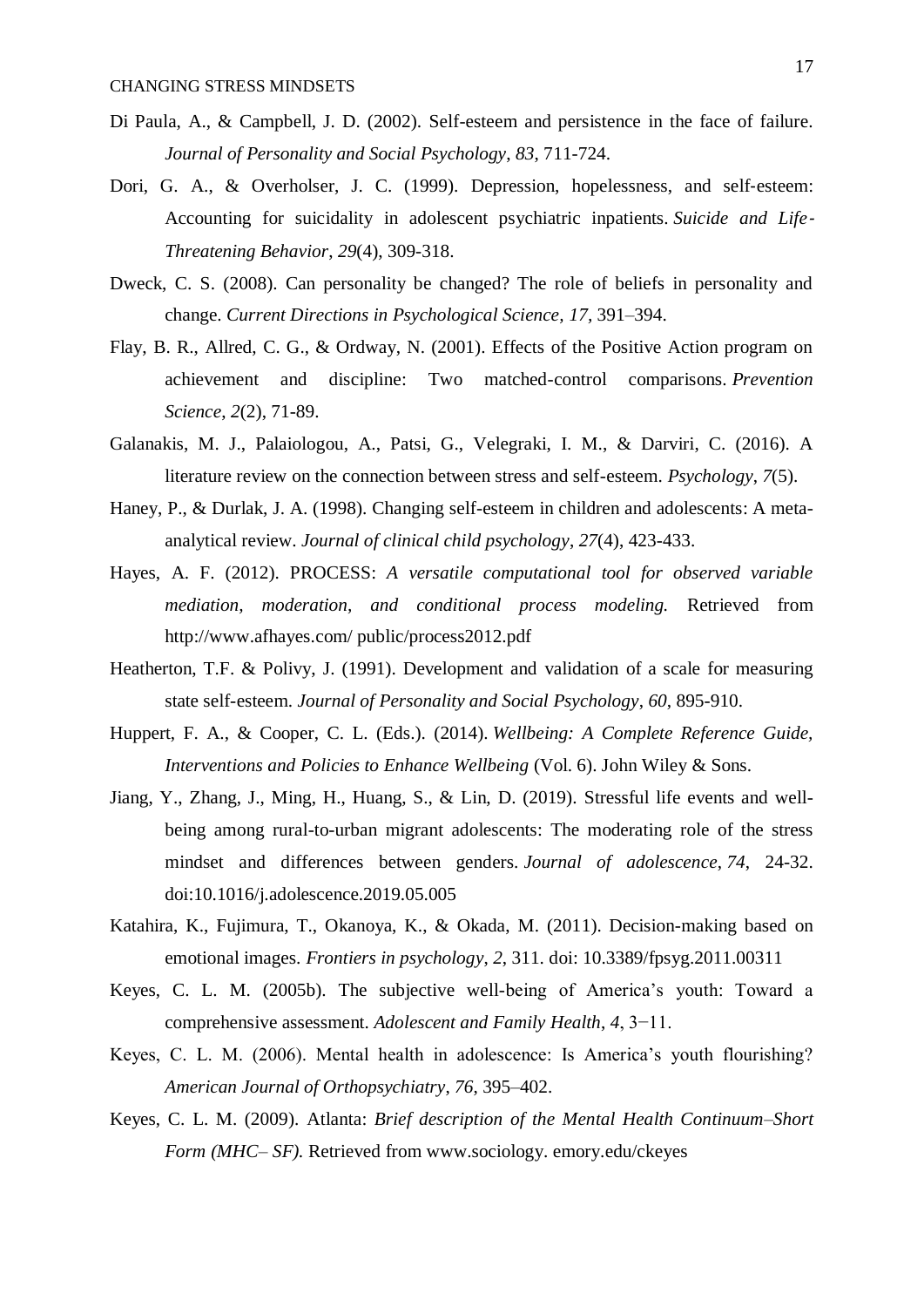- Keyes, C. L. M., Wissing, M., Potgieter, J. P., Temane, M., Kruger, A., & van Rooy, S. (2008). Evaluation of the Mental Health Continuum Short Form (MHC-SF) in Setswana speaking South Africans. *Clinical Psychology and Psychotherapy*, *15*, 181– 192.
- Kilby, C. J., & Sherman, K. A. (2016). Delineating the relationship between stress mindset and primary appraisals: preliminary findings. *SpringerPlus*, *5*(1), 336.
- KyoungHwang, Y., & Lee, C. S. (2018). Relationship between Stress and Happiness in Middle School Students: Dual Mediation Effect of Growth Mindset and Self-Esteem. *Medico-Legal Update*, *18*(1).
- Lamers, S.M.A., Westerhof, G.J., Bohlmeijer, E.T., ten Klooster, P.M., & Keyes, C.L.M. (2011). Evaluating the psychometric properties of the Mental Health Continuum-Short Form (MHC-SF). *Journal of Clinical Psychology*, *67*, 99-110.
- Law, M., Steinwender, S., & Leclair, L. (1998). Occupation, health and well-being. *Canadian Journal of Occupational Therapy*, *65*(2), 81-91.
- Lazarus, R. S. (1974). Psychological stress and coping in adaptation and illness. *International Journal of Psychiatry in Medicine, 5,* 321–333. doi:10.2190/T43T-84P3-QDUR-7RTP
- Lazarus, R. S., & Folkman, S. (1984). *Stress, appraisal, and coping*. New York, NY: Springer.
- Levy, B. R., & Myers, L. M. (2004). Preventive health behaviors influenced by selfperceptions of aging. *Preventive Medicine*, *39*(3), 625–629. doi:10.1016/j.ypmed.2004.02.029
- Levy, B. R., Slade, M. D., Kunkel, S. R., & Kasl, S. V. (2002). Longevity increased by positive self-perceptions of aging. *Journal of Personality and Social Psychology*, *83*,  $261 - 270$ .
- Lu, H., Li, X., Wang, Y., Song, Y., & Liu, J. (2018). The hippocampus underlies the association between self-esteem and physical health. *Scientific reports*, *8*(1). doi:10.1038/s41598-018-34793-x
- Norem, J. K., & Cantor, N. (1986). Anticipatory and post hoc cushioning strategies: Optimism and defensive pessimism in "risky" situations. *Cognitive therapy and research*, *10*(3), 347-362.
- O'Dea, J. A., & Abraham, S. (2000). Improving the body image, eating attitudes, and behaviors of young male and female adolescents: A new educational approach that focuses on self‐esteem. *International Journal of Eating Disorders*, *28*(1), 43-57.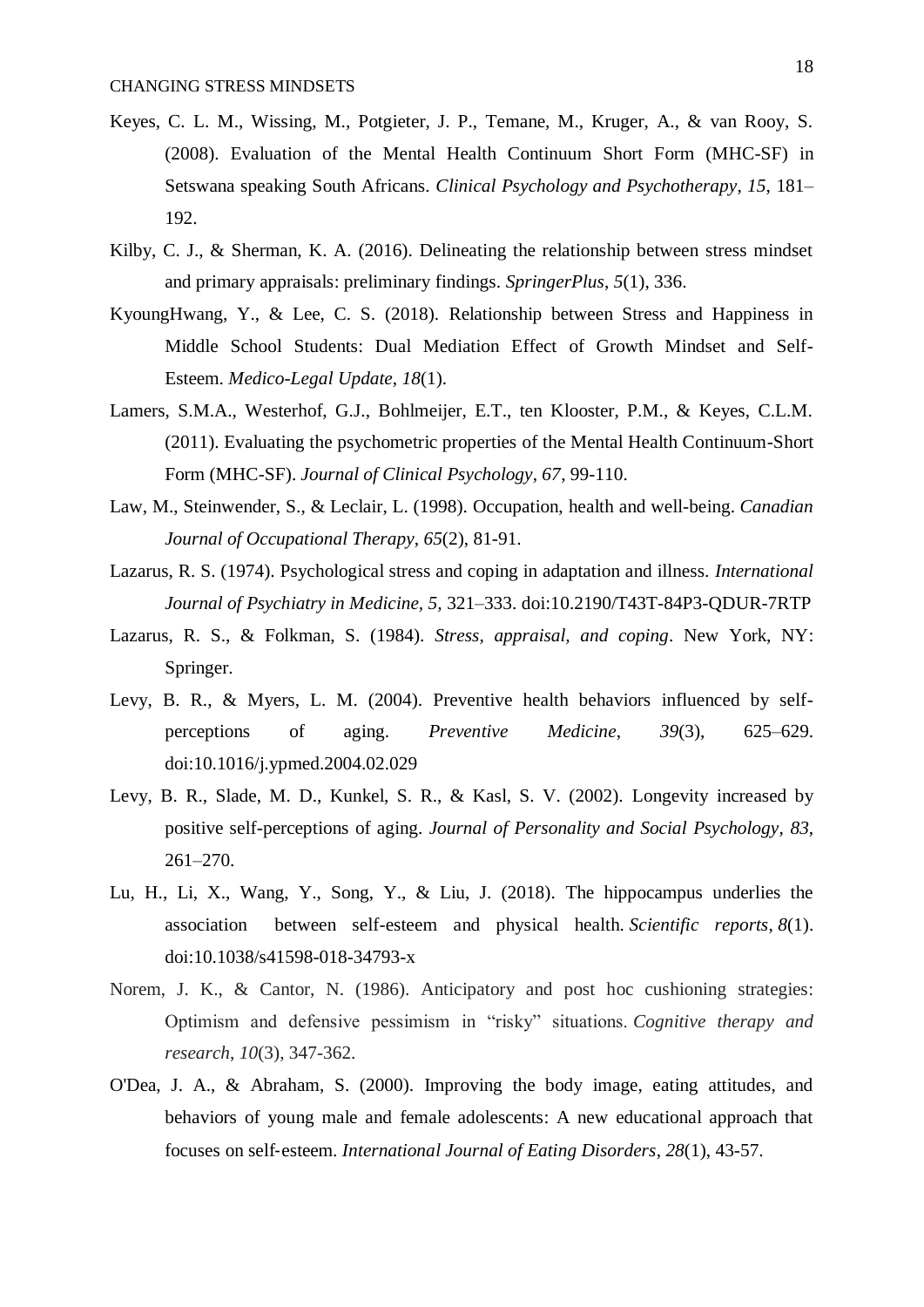- O'Mara, A. J., Marsh, H. W., Craven, R. G., & Debus, R. L. (2006). Do self-concept interventions make a difference? A synergistic blend of construct validation and metaanalysis. *Educational Psychologist*, *41*, 181–206.
- Overholser, J. C., Adams, D. M., Lehnert, K. L., & Brinkman, D. C. (1995). Self-esteem deficits and suicidal tendencies among adolescents. *Journal of the American Academy of Child & Adolescent Psychiatry*, *34*(7), 919-928.
- Park, D., Yu, A., Metz, S. E., Tsukayama, E., Crum, A. J., & Duckworth, A. L. (2018). Beliefs About Stress Attenuate the Relation Among Adverse Life Events, Perceived Distress, and Self‐Control. *Child development*, *89*(6), 2059-2069. doi:10.1111/cdev.12946
- Patterson, G.R. & Capaldi, D.M. (1992). Mediational model for boys depressed mood. In Rolf, J., Masten, A.S., Cicchetti, D., Nuechterlein, K.H. and Weintraub, S. (eds), *Risk and Protective Factors in Development of Psychopathology*. Cambridge University Press, Cambridge, 141–163.
- Paunesku, D., Walton, G. M., Romero, C., Smith, E. N., Yeager, D. S., & Dweck, C. S. (2015). Mind-set interventions are a scalable treatment for academic underachievement. *Psychological Science*, 0956797615571017. doi:10.1177/
- Preacher, K. J., & Hayes, A. F. (2004). SPSS and SAS procedures for estimating indirect effects in simple mediation models. *Behavior research methods, instruments, & computers*, *36*(4), 717-731.
- Rice, K. G., Ashby, J. S., & Slaney, R. B. (1998). Self-esteem as a mediator between perfectionism and depression: A structural equations analysis. *Journal of counseling psychology*, *45*(3), 304.
- Rosenberg, M. (1989). *Society and the adolescent self-image.* Middeltown, CT: Wesleyan University Press.
- Sapolsky, R. M. (1996). Stress, glucocorticoids, and damage to the nervous system: The current state of confusion. *Stress, 1,* 1–19. doi:10.3109/10253899609001092
- Saleh, D., Camart, N., & Romo, L. (2017). Predictors of stress in college students. *Frontiers in psychology*, *8*, 19.
- Schaefer, H. E. (2017). Music-evoked emotions—Current studies. *Frontiers in neuroscience*, *11*, 600. doi: 10.3389/fnins.2017.00600
- Short, J. L. (1998). Evaluation of a substance abuse prevention and mental health promotion program for children of divorce. *Journal of Divorce & Remarriage*, *28*(3-4), 139-155.